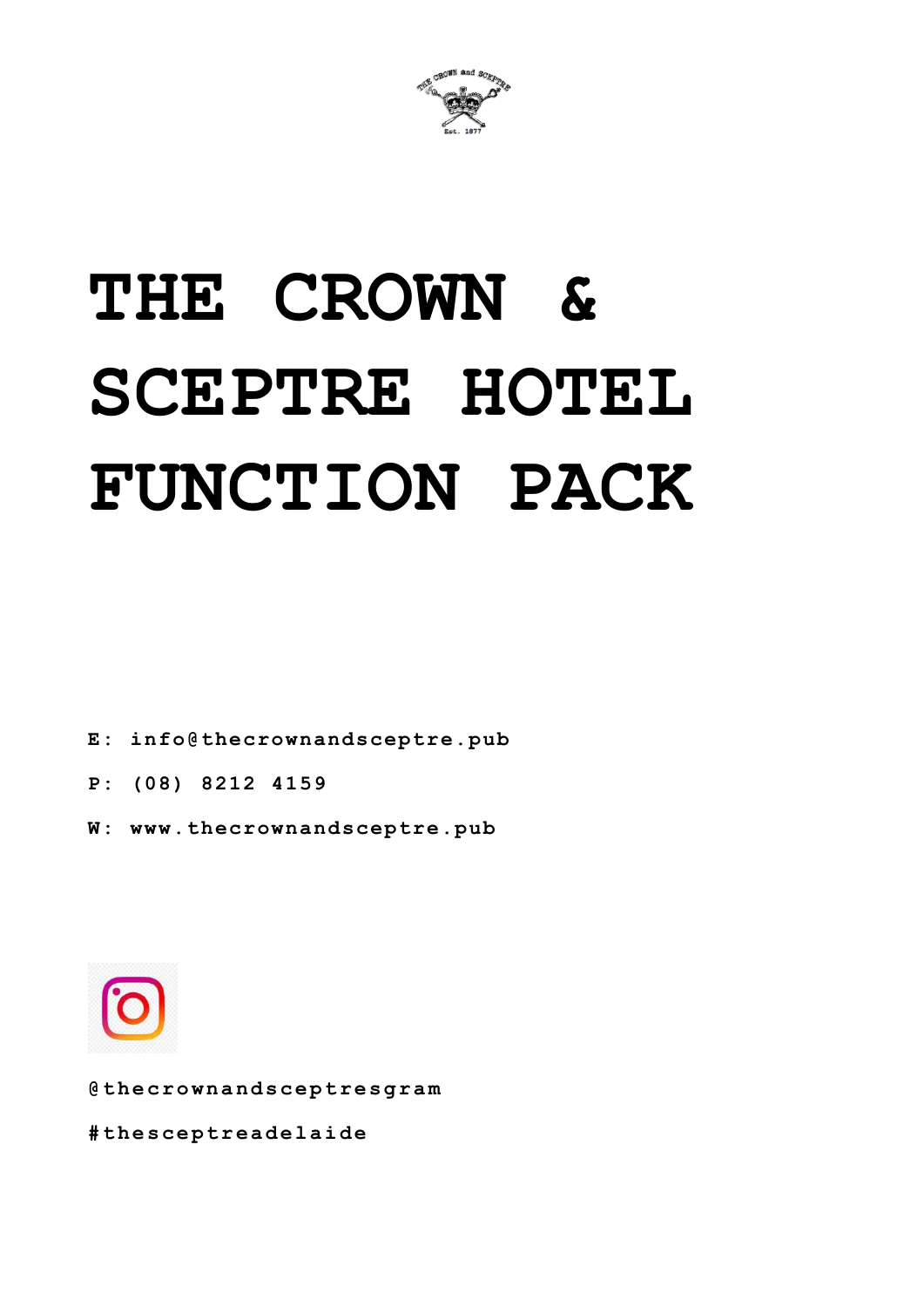

**SPACES**

#### **Pizza Bar**

15–40 people Private entrance Large communal tables Independent sound system TV "55 inch FHD No room hire Minimum spend negotiable

#### **Upstairs 312**

Seated, 20–30 people Cocktail, 50–90 people Private bar Private balcony, 30 people Independent sound system TV "65 inch FHD No room hire Minimum spend negotiable

#### **Dining room**

Seated, 40 - 60 Cocktail style, 70 – 100 people Independent sound system Tv "82 inch 4K No room hire Minimum spend applies

#### **Beer garden**

Seated, 40-50 (mixed high and low furniture) Cocktail style, 50-70 people Tv "82 inch 4K No room hire Minimum spend applies \*multiple areas may be combined to increase capacity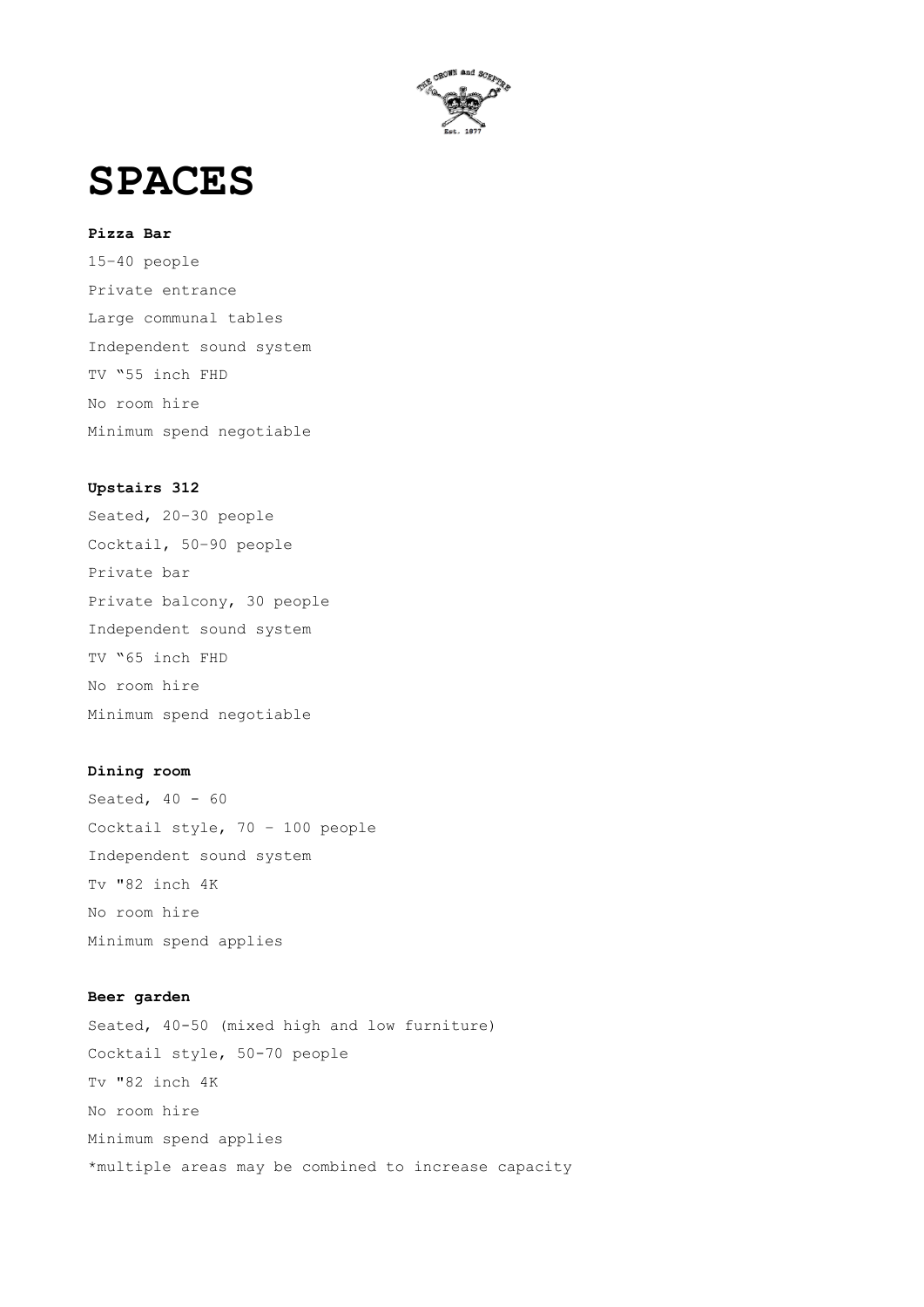

### **FOOD - COCKTAIL**

(30 pieces per platter)

Chef's Selection of dips & breads with roasted marinated olives (v) - \$50 Mini Bruschetta - spinach and almond pesto, fresh tomato & basil (v) - \$65 - roasted mushroom, fetta, tomato and chilli jam (v) - \$65 Porcini, Swiss brown and shitake mushroom and mozzarella arancini ball with aioli (30 pieces)  $(v)$  - \$95 Beef or Chicken satay skewers - \$90 Bakery made party beef pies - \$65 Bakery made party sausage rolls - \$65 Bakery made vegetarian pasties - \$65 Asian Platter - spring rolls, samosas and wontons w/ sweet chilli & soy sauce  $(v) - $55$ Spinach & Ricotta filo pastries (v) - \$75 Mini Hot Dogs, cocktail frankfurts, American mustard & sauce - \$100 Chilli chicken wings with blue cheese aioli and celery crudites - \$65 Pork and Veal meatballs with tomato chill jam - \$70 Mixed sushi platter with soy sauce and wasabi - \$90 Mini cheese burgers, pickles, tomato ketchup, American mustard - \$100 Mixed mini quiches (Lorraine, vegetarian) - \$65 S.A Squid dusted in sea salt & black peppercorn (gf) - \$75

Pizza platter, mixed - margherita, mushroom trio (v), pepperoni - \$70

Panko and sesame crumbed gulf prawns with wasabi mayo \$110

SA charcuterie plate \$110

Australian cheese platter \$90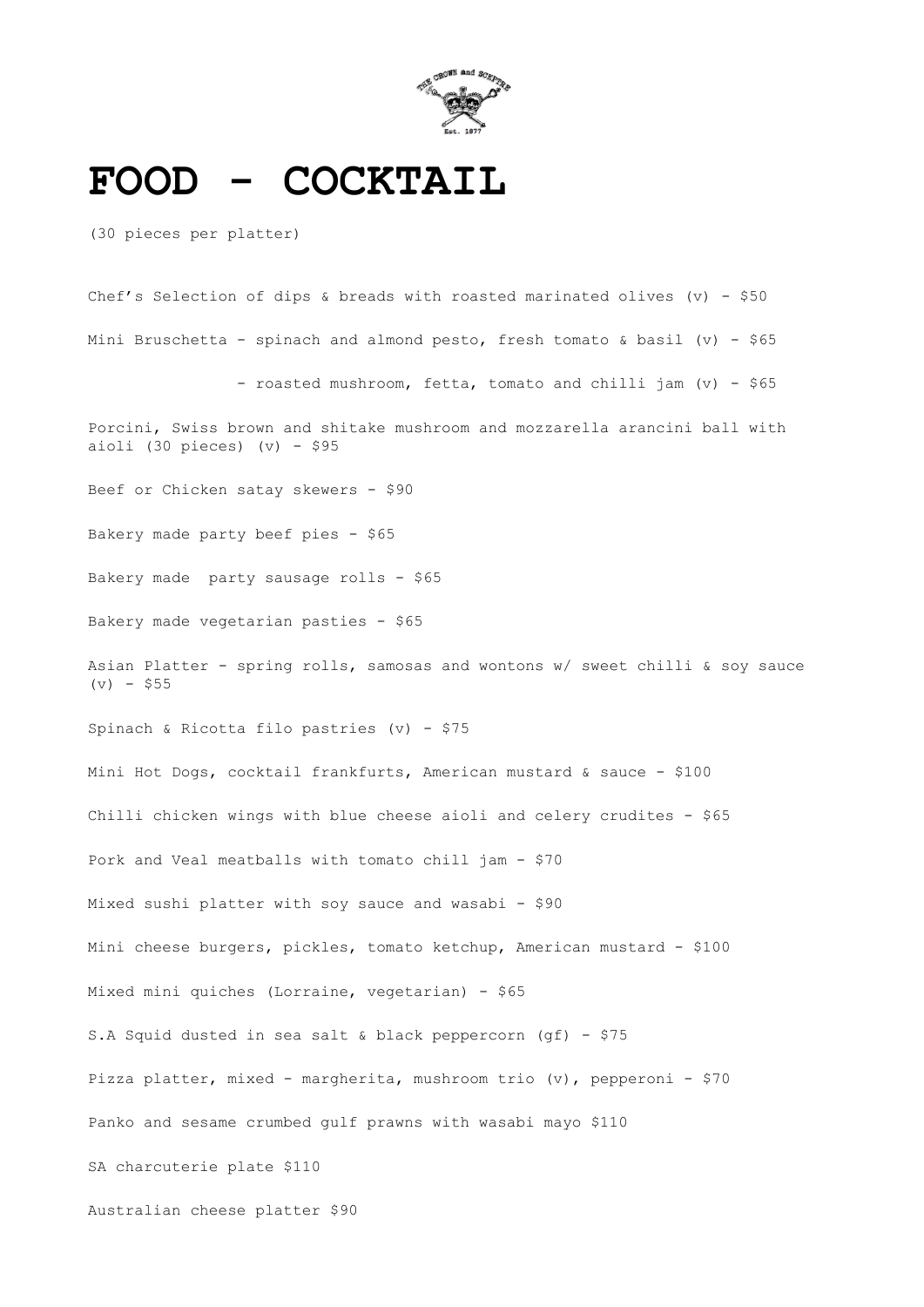

### **FOOD - SET MENUS**

**Set menu prices**

#### **Two course meal –**

Choice of two entrees and two main - \$48 per head Choice of two main and two dessert - \$48 per head Choice of three entree and three main - \$54 per head Choice of three main and three dessert - \$54 per head

#### **Three course meal -**

Choice of two entrée, main and dessert - \$50 per head Choice of three entrée, main and dessert - \$70 per head

#### **Selections**

#### **Entrée Options:**

S.A. Squid dusted in sea salt, mixed pepper and Chinese five spice seasoning, served with an Asian herb and bean sprout salad with nuoc cham dipping sauce

Porcini, Swiss brown and shitake mushroom and mozzarella arancini served with aioli (v)

Pork and veal meatballs served with tomato sugo and parmesan cheese

Falafel on fattoush salad with tzatziki (v) or hommus (vegan)

#### **Main Options:**

Slow roasted Terrarossa M.S.A. sirloin served medium with duck fat roasted rosemary and sea salt baby potatoes, sauteed broccolini and red wine jus (GF/DF)

Pan seared Northern Territory Barramundi served with steamed asparagus, peas and broad beans, and lemon caper butter coin (GF)

Pork Roasted Pork Belly served with a salad of green papaya, pickled carrot and cucumber, spring onion, Asian herbs, bean sprouts and roasted peanuts. Topped with tomato chilli jam (GF/DF)

Spring Salad – Grilled chicken, asparagus, peas, broad beans, broccolini, zucchini flower, baby spinach and cos lettuce, roasted hazelnuts and spiced pepitas (GF)(Vegan with no chicken)

#### **Next page for dessert selections**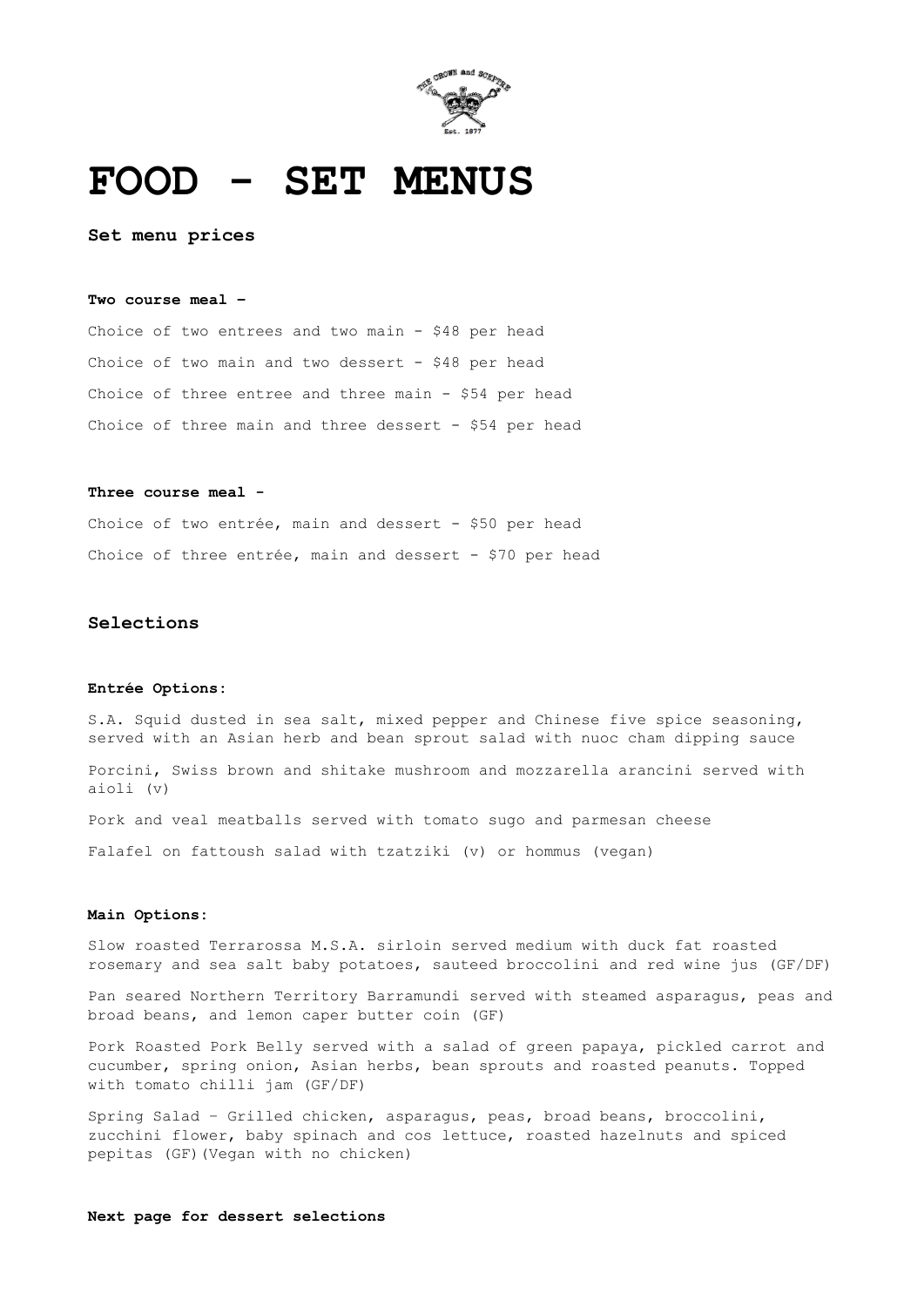

#### **Dessert Options:**

Vanilla and Lemon panna cotta served with a sable biscuit and berry compote Bittersweet chocolate pot served with vanilla bean ice cream and hazelnut praline

Affogato – freshly brewed espresso coffee with vanilla bean ice cream

**We also offer a limited "pub classics" menu for large lunch groups who are looking to make a single payment for \$28 per person (minimum 30 people)**

**Pub classics limited lunch menu options:**

Herb crumbed Garfish fillets served with garden salad, steakhouse chips and tartare *(GF option available with duck fat roasted baby potatoes instead of steakhouse chips)*

South Australian Squid dusted in a mixed pepper and Chinese five spice salt, served with an Asian herb and beansprout salad and nuoc cham dipping sauce *(GF)*

Deconstructed Naracoorte Lamb yiros plate served with a garden salad, warmed pita, tzatziki and steakhouse chips

Vegetarian burger – falafel cake, tomato, baby cos, hommus, tzatziki and haloumi on a toasted bun, served with steakhouse chips

Herb crumbed SA chicken breast schnitzel served with garden salad and steak house chips plus choice of sauce*(GF option available with duck fat roasted baby potatoes instead of steakhouse chips)*

300gm S.A. Terrarossa Rump (M.S.A) with duck fat roasted rosemary and sea salt potatoes and your choice of sauce

Sauce options (all sauces are gluten free) – creamy mushroom, gravy,

green peppercorn, diane, parmigiana

#### **Add two drinks per person to your pub classics limited lunch menu \$50 total per person.**

\*\*\*drink choices available include ALL tap beers, ALL wines by the glass, soft drinks on post mix, juices \*\*\*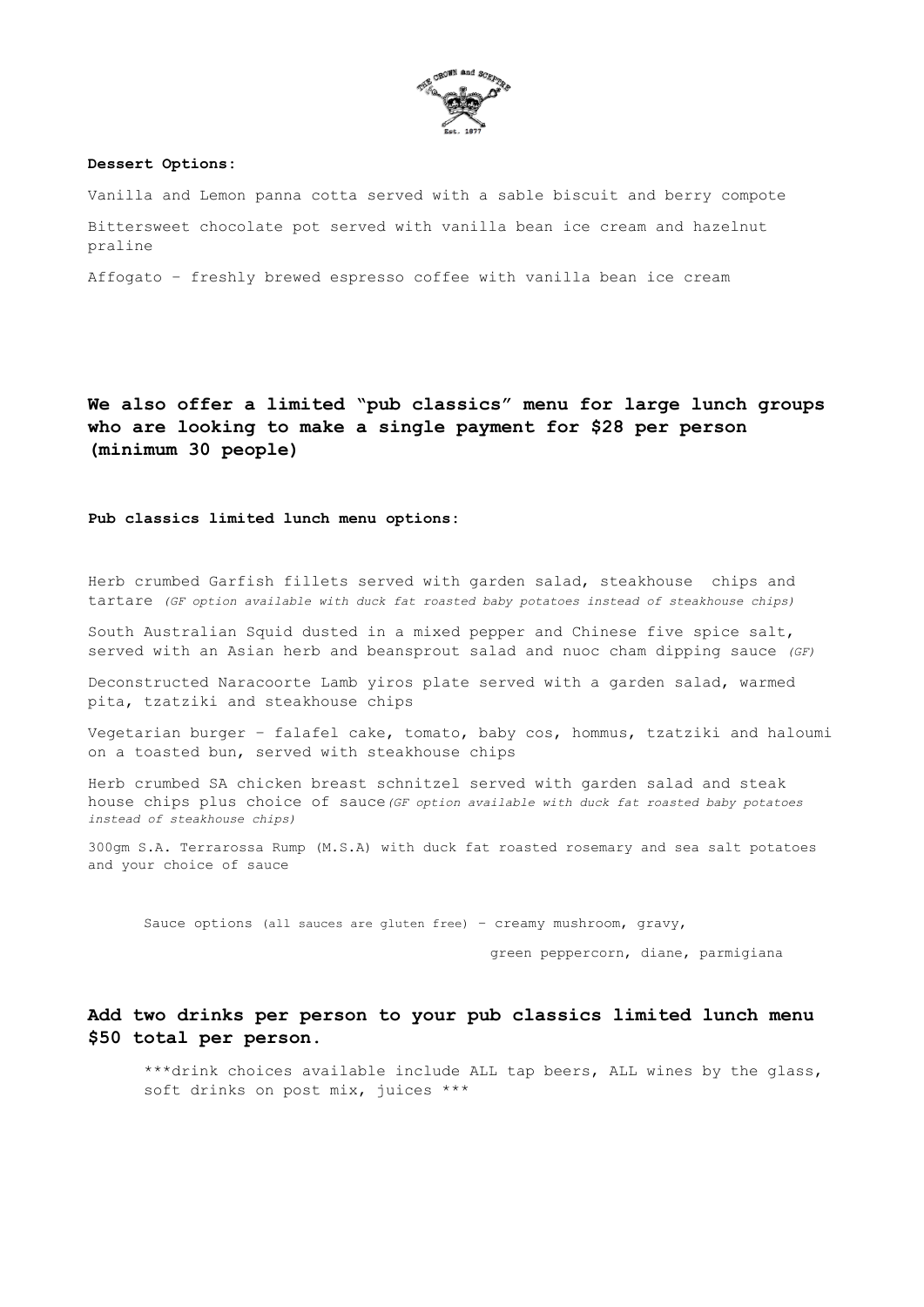

## **DRINKS**

**Pay as you go** - Everyone pays individually for their own drinks

**Dry till** – set an amount you would like to spend on your "tab" with the staff and we will let you know when you reach the amount, you can continue or revert to a pay as you go. Drinks are charged 'on consumption', until limit is reached

#### **Beverage Packages**

**Standard Package** (2 hours \$40 p/p, 3 hours \$48 p/p, 4 hours \$57 p/p)

Coopers Pale Ale, Hahn Super Dry, Thatchers Cider, Rothbury Estate Sauvignon Blanc, Rothbury Estate Sparkling, Rothbury Estate Shiraz Cabernet, soft drinks and juices

**Deluxe Package** (2 hours \$56 p/p, 3 hours \$62 p/p, 4 hours \$70 p/p)

Coopers Pale Ale, Hahn Super Dry, Thatchers Cider, Taylors Sparkling Pinot Noir Chardonnay Brut Cuvee, The Lane Block 10 Sauvignon Blanc, Chapel Hill Sangiovese Rosé, Pewsey Vale Riesling, The Innocent Bystander Pinot Noir, Schild Estate Shiraz, soft drinks and juices

**Platinum Package** (2 hours \$70 p/p, 3 hours \$79 p/p, 4 hours \$86 p/p)

Coopers Pale Ale, Hahn Super Dry, Thatchers Cider, Taylors Sparkling Pinot Noir Chardonnay Brut Cuvee, The Lane Block 10 Sauvignon Blanc, Chapel Hill Sangiovese Rosé, Pewsey Vale Riesling, The Innocent Bystander Pinot Noir, Schild Estate Shiraz, Russian Standard Vodka, Gordons Gin, Jim Beam Bourbon, Teachers Scotch Whisky, Sailor Jerry Spiced Rum soft drinks and juices

#### **The Reserve Package**

Please ask staff about this very exclusive drinks package that will really impress your guests

**\*\*\*If you are after some different beers on tap please just ask our staff about options\*\*\***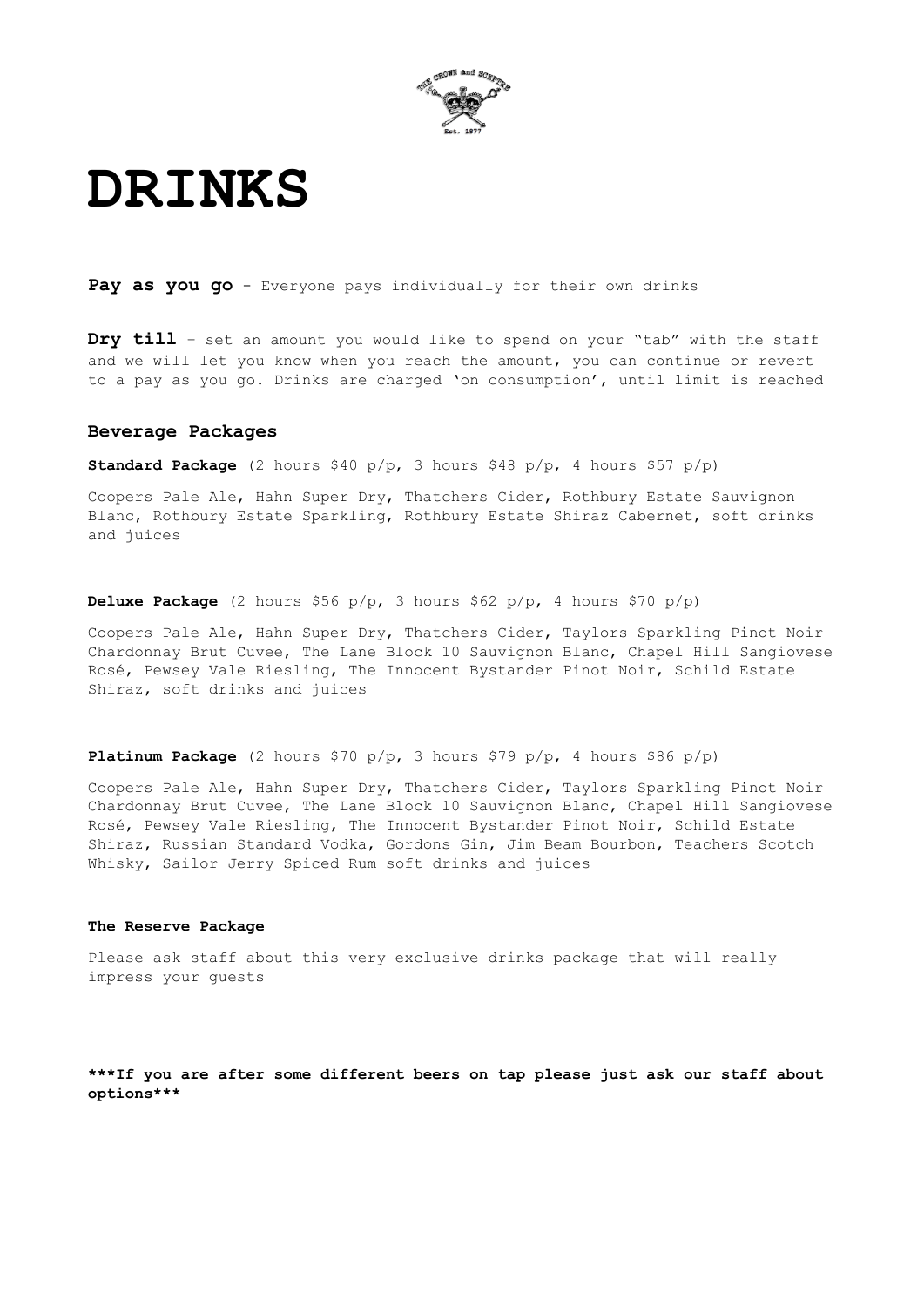

### **Terms and conditions**

#### **Money business**

Bookings can incur a minimum spend depending on requirements with, time, capacity & spaces. All 21st Birthday functions must include food purchase.

Full payment for food is deemed the deposit and will fully secure your booking.

If negotiated with Management, ½ of the total food bill can be paid as the initial deposit, with the full amount required within 5 days prior to commencement of the function. In the event of any cancellations, deposits will be treated as follows–

Cancellation 30 days or more before scheduled function date = 100% deposit refunded

Cancellation 30 - 7 days before = 50% Deposit refunded

All other cancellations will result in no deposit being refunded

The Function Organiser is financially responsible for any damage sustained to the hired area within the Hotel and / or any equipment leased to the Organiser.

The Hotel is not responsible for any property of the Organiser or guests.

Fit out: Any decorations must be discussed with Hotel staff. Nothing is to be stuck to any walls throughout the Hotel without consultation with the staff and no scatters are to be used.

#### **Entertainment**

We have made it possible, to stream the house music or DJs (when applicable) throughout any area of the Hotel.

You can also provide your own music in most areas, with playlists on MP3 devices. Should you wish to use many other form of audio, e.g. Band, Jukebox, please discuss with Hotel Staff as the area you have booked may have restrictions.

#### **B.Y.O**

You may bring in your own cake. If there is a requirement for staff to handle this at all, a cakeage fee of \$2.50 per person will be incurred.

A maximum of 6 x bottles of wine may be brought in by organisers, provided wine is not available on the Crown & Sceptre's current list. A corkage amount of \$20 will apply to each bottle and all minimum spends must still be met.

#### **Legal**

The Crown & Sceptre Hotel staff behave in accordance with Liquor Licensing Laws & Practice Responsible Service of Alcohol. Any guest that is deemed intoxicated, at any time will be refused service and asked to leave.